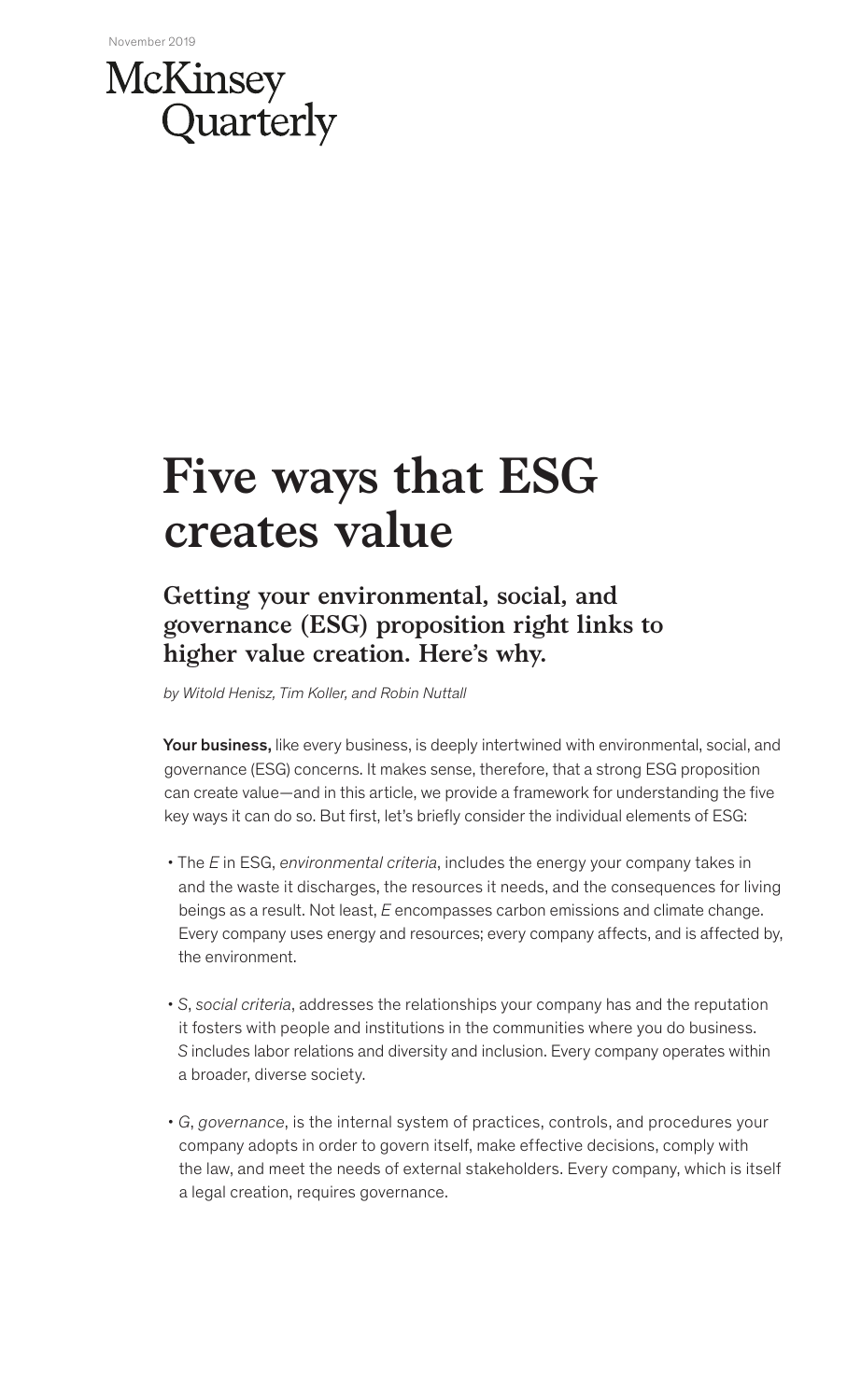Just as ESG is an inextricable part of how you do business, its individual elements are themselves intertwined. For example, social criteria overlaps with environmental criteria and governance when companies seek to comply with environmental laws and broader concerns about sustainability. Our focus is mostly on environmental and social criteria, but, as every leader knows, governance can never be hermetically separate. Indeed, excelling in governance calls for mastering not just the letter of laws but also their spirit—such as getting in front of violations before they occur, or ensuring transparency and dialogue with regulators instead of formalistically submitting a report and letting the results speak for themselves.

Thinking and acting on ESG in a proactive way has lately become even more pressing. The US Business Roundtable released a new statement in August 2019 strongly affirming business's commitment to a broad range of stakeholders, including customers, employees, suppliers, communities, and, of course, shareholders.<sup>1</sup> Of a piece with that emerging zeitgeist, ESG-oriented investing has experienced a meteoric rise. Global sustainable investment now tops \$30 trillion—up 68 percent since 2014 and tenfold since  $2004<sup>2</sup>$  The acceleration has been driven by heightened social, governmental, and consumer attention on the broader impact of corporations, as well as by the investors and executives who realize that a strong ESG proposition can safeguard a company's long-term success. The magnitude of investment flow suggests that ESG is much more than a fad or a feel-good exercise.

So does the level of business performance. The overwhelming weight of accumulated research finds that companies that pay attention to environmental, social, and governance concerns do not experience a drag on value creation—in fact, quite the opposite (Exhibit 1). A strong ESG proposition correlates with higher equity returns, from both a tilt and momentum perspective.<sup>3</sup> Better performance in ESG also corresponds with a reduction in downside risk, as evidenced, among other ways, by lower loan and credit default swap spreads and higher credit ratings.<sup>4</sup>

 <sup>1</sup> See "Statement on the purpose of a corporation," Business Roundtable, 2019, opportunity.businessroundtable.org. The stakeholder approach is elaborated upon in Witold J. Henisz, *Corporate Diplomacy: Why Firms Need to Build Ties with External Stakeholders* (Routledge, November 2016); John Browne, Robin Nuttall, and Tommy Stadlen, *Connect: How Companies Succeed by Engaging Radically with Society* (PublicAffairs, March 2016); and Colin Mayer, *Prosperity: Better Business Makes the Greater Good* (Oxford University Press, January 2019).

<sup>2</sup>*Global Sustainable Investment Review 2018*, Global Sustainable Investment Alliance, 2018, gsi-alliance.org.

<sup>3</sup> Mozaffar Khan, George Serafeim, and Aaron Yoon, "Corporate sustainability: First evidence on materiality," *The Accounting Review*, November 2016, Volume 91, Number 6, pp. 1697–724, ssrn.com; Zoltán Nagy, Altaf Kassam, and Linda-Eling Lee, "Can ESG add alpha? An analysis of ESG tilt and momentum strategies," *Journal of Investing*, Summer 2015, Volume 25, Number 2, pp. 113–24, joi.pm-research.com.

<sup>4</sup> See, for example, Witold J. Henisz and James McGlinch, "ESG, material credit events, and credit risk," *Journal of Applied Corporate Finance*, July 2019, Volume 31, pp. 105–17, onlinelibrary.wiley.com; Sara A. Lundqvist and Anders Vilhelmsson, "Enterprise risk management and default risk: Evidence from the banking industry," *Journal of Risk and Insurance*, March 2018, Volume 85, Number 1, pp. 127–57, onlinelibrary.wiley.com; Erik Landry, Mariana Lazaro, and Anna Lee, "Connecting ESG and corporate bond performance," MIT Management Sloan School and Breckinridge Capital Advisors, 2017, mitsloan.mit.edu; and Mitch Reznick and Michael Viehs, "Pricing ESG risk in credit markets," Hermes Credit and Hermes EOS, 2017, hermes-investment.com. Similar benefits are found in yield spreads attached to loans; see Allen Goss and Gordon S. Roberts, "The impact of corporate social responsibility on the cost of bank loans," *Journal of Banking and Finance*, July 2011, Volume 35, Number 7, pp. 1794–810, sciencedirect.com; Sudheer Chava, "Environmental externalities and cost of capital," *Management Science*, September 2014, Volume 60, Number 9, pp. 2111–380, pubsonline.informs.org; Sung C. Bae, Kiyoung Chang, and Ha-Chin Yi, "The impact of corporate social responsibility activities on corporate financing: A case of bank loan covenants," *Applied Economics Letters*, February 2016, Volume 23, Number 17, pp. 1234–37, tandfonline.com; and Sung C. Bae, Kiyoung Chang, and Ha-Chin Yi, "Corporate social responsibility, credit rating, and private debt contracting: New evidence from syndicated loan market," *Review of Quantitative Finance and Accounting*, January 2018, Volume 50, Number 1, pp. 261–99, econpapers.repec.org.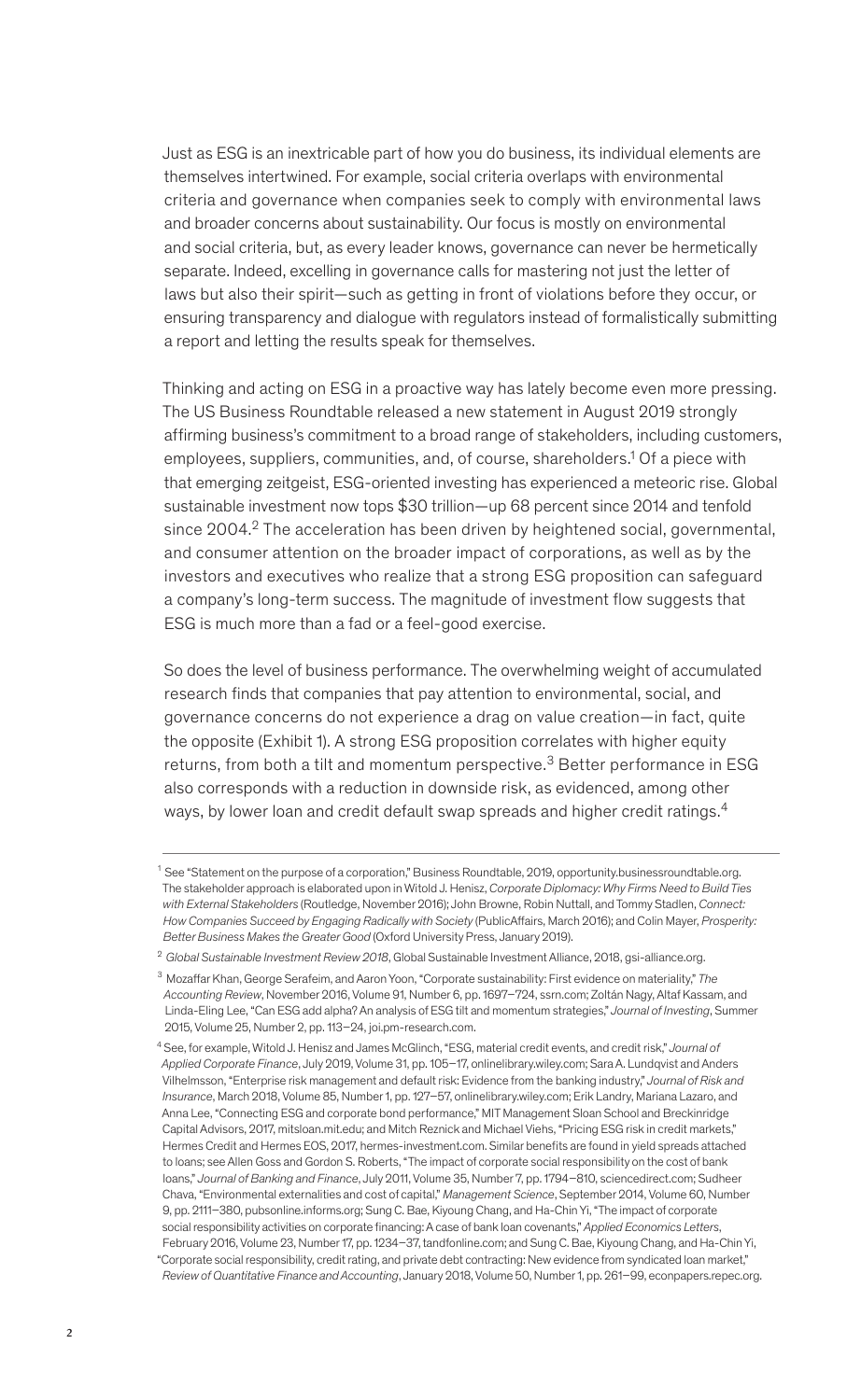#### Exhibit 1

## **Paying attention to environmental, social, and governance (ESG) concerns does not compromise returns—rather, the opposite.**



Results of >2,000 studies on the impact of ESG propositions on equity returns

But even as the case for a strong ESG proposition becomes more compelling, an understanding of why these criteria link to value creation is less comprehensive. How exactly does a strong ESG proposition make financial sense? From our experience and research, ESG links to cash flow in five important ways: (1) facilitating top-line growth, (2) reducing costs, (3) minimizing regulatory and legal interventions, (4) increasing employee productivity, and (5) optimizing investment and capital expenditures (Exhibit 2). Each of these five levers should be part of a leader's mental checklist when approaching ESG opportunities—and so should be an understanding of the "softer," more personal dynamics needed for the levers to accomplish their heaviest lifting.

### **Five links to value creation**

The five links are a way to think of ESG systematically, not an assurance that each link will apply, or apply to the same degree, in every instance. Some are more likely to arise in certain industries or sectors; others will be more frequent in given geographies. Still, all five should be considered regardless of a company's business model or location. The potential for value creation is too great to leave any of them unexplored.

#### 1. Top-line growth

A strong ESG proposition helps companies tap new markets and expand into existing ones. When governing authorities trust corporate actors, they are more likely to award them the access, approvals, and licenses that afford fresh opportunities for growth. For example, in a recent, massive public–private infrastructure project in Long Beach, California, the for-profit companies selected to participate were screened based on their prior performance in sustainability. Superior ESG execution has demonstrably paid off in mining, as well. Consider gold, a commodity (albeit an expensive one) that should, all else being equal, generate the same rents for the companies that mine

Source: Gunnar Friede et al., "ESG and financial performance: Aggregated evidence from more than 2000 empirical studies," *Journal of Sustainable Finance & Investment*, October 2015, Volume 5, Number 4, pp. 210–33; Deutsche Asset & Wealth Management Investment; McKinsey analysis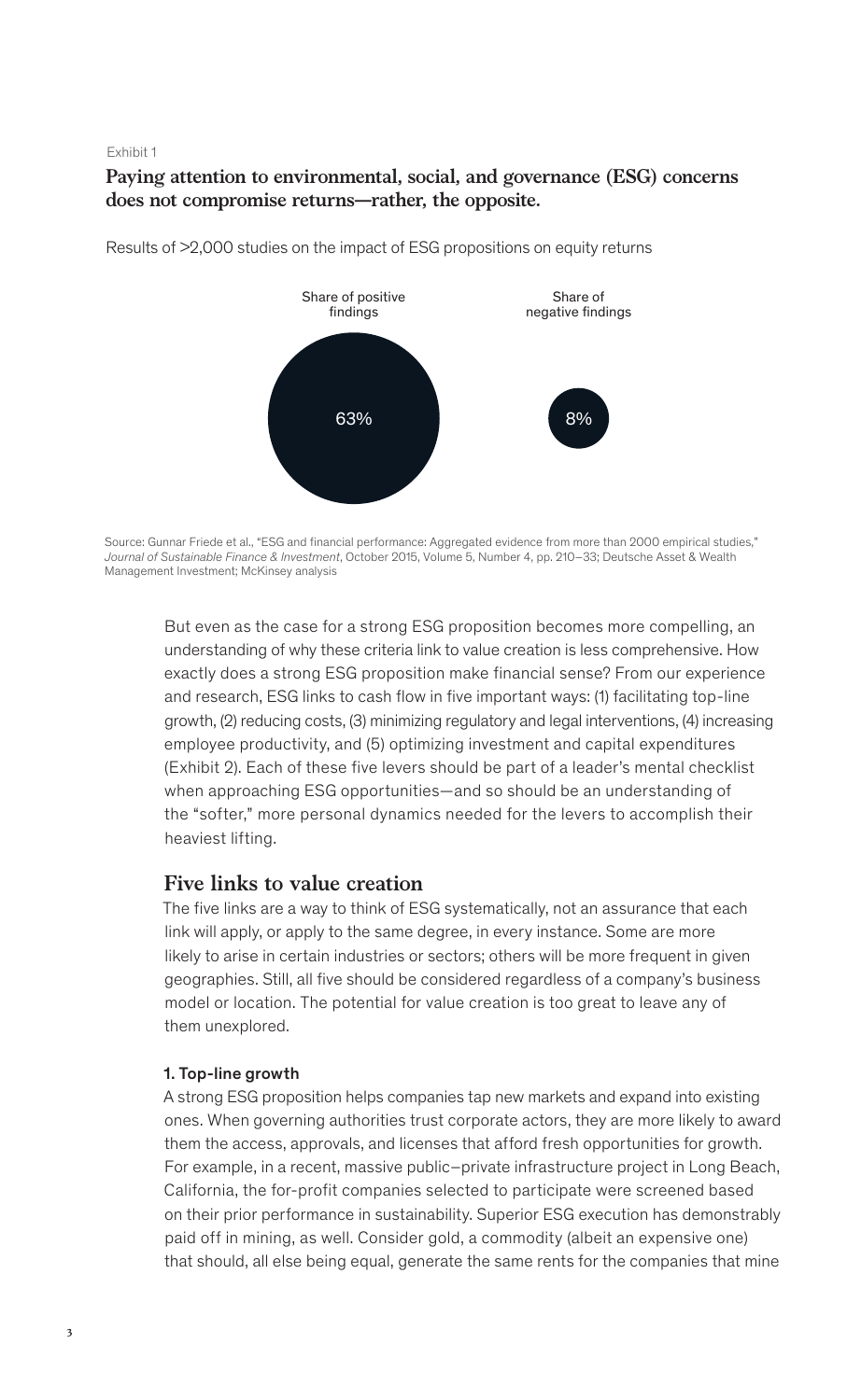#### Exhibit 2

## **A strong environmental, social, and governance (ESG) proposition links to**  value creation in five essential ways.

|                                          | <b>Strong ESG proposition</b> (examples)                                                                                                                                                                                  | <b>Weak ESG proposition</b> (examples)                                                                                                                                                                                                                                  |
|------------------------------------------|---------------------------------------------------------------------------------------------------------------------------------------------------------------------------------------------------------------------------|-------------------------------------------------------------------------------------------------------------------------------------------------------------------------------------------------------------------------------------------------------------------------|
| Top-line<br>growth                       | Attract B2B and B2C customers<br>with more sustainable products<br>Achieve better access to resources<br>through stronger community and<br>government relations                                                           | Lose customers through poor sustainability<br>practices (eg, human rights, supply chain) or a<br>perception of unsustainable/unsafe products<br>Lose access to resources (including from<br>operational shutdowns) as a result of poor<br>community and labor relations |
| Cost<br>reductions                       | Lower energy consumption<br>Reduce water intake                                                                                                                                                                           | Generate unnecessary waste and pay<br>correspondingly higher waste-disposal costs<br>Expend more in packaging costs                                                                                                                                                     |
| Regulatory<br>and legal<br>interventions | Achieve greater strategic freedom<br>through deregulation<br>Earn subsidies and government<br>support                                                                                                                     | Suffer restrictions on advertising<br>and point of sale<br>Incur fines, penalties, and<br>enforcement actions                                                                                                                                                           |
| Productivity<br>uplift                   | Boost employee motivation<br>Attract talent through greater<br>social credibility                                                                                                                                         | Deal with "social stigma," which restricts<br>talent pool<br>Lose talent as a result of weak purpose                                                                                                                                                                    |
| Investment<br>and asset<br>optimization  | Enhance investment returns by<br>better allocating capital for the<br>long term (eg, more sustainable<br>plant and equipment)<br>Avoid investments that may not<br>pay off because of longer-term<br>environmental issues | Suffer stranded assets as a result of<br>premature write-downs<br>Fall behind competitors that have invested<br>to be less "energy hungry"                                                                                                                              |

it regardless of their ESG propositions. Yet one major study found that companies with social-engagement activities that were perceived to be beneficial by public and social stakeholders had an easier go at extracting those resources, without extensive planning or operational delays. These companies achieved demonstrably higher valuations than competitors with lower social capital.<sup>5</sup>

ESG can also drive consumer preference. McKinsey research has shown that customers say they are willing to pay to "go green." Although there can be wide discrepancies in practice, including customers who refuse to pay even 1 percent more, we've found that upward of 70 percent of consumers surveyed on purchases in multiple industries, including the automotive, building, electronics, and packaging categories, said they would pay an additional 5 percent for a green product if it met the same performance standards as a nongreen alternative. In another study, nearly half (44 percent) of

<sup>&</sup>lt;sup>5</sup> Sinziana Dorobantu, Witold J. Henisz, and Lite J. Nartey, "Spinning gold: The financial returns to stakeholder engagement," *Strategic Management Journal*, December 2014, Volume 35, Number 12, pp. 1727–48, onlinelibrary.wiley.com.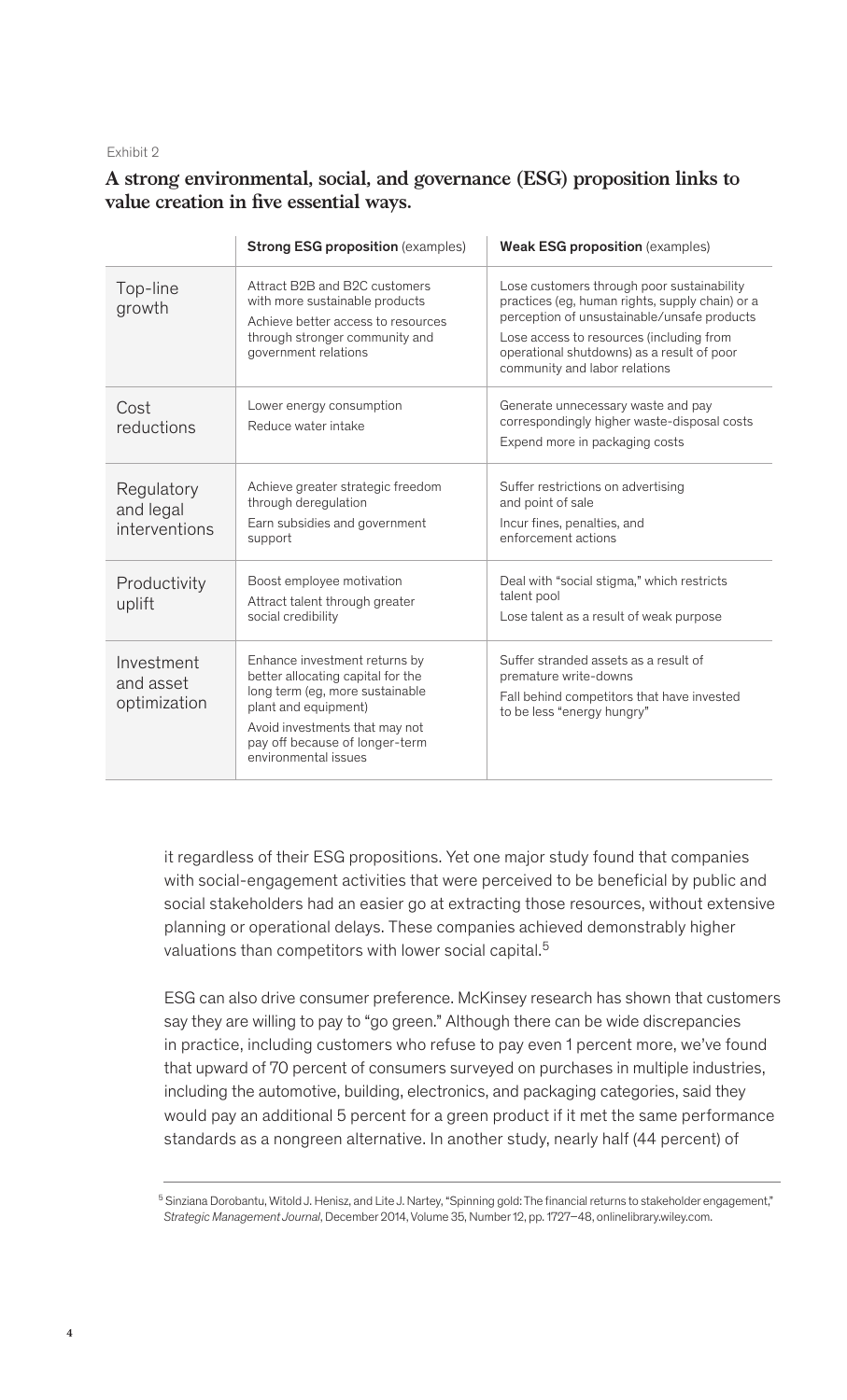the companies we surveyed identified business and growth opportunities as the impetus for starting their sustainability programs.

The payoffs are real. When Unilever developed Sunlight, a brand of dishwashing liquid that used much less water than its other brands, sales of Sunlight and Unilever's other water-saving products proceeded to outpace category growth by more than 20 percent in a number of water-scarce markets. And Finland's Neste, founded as a traditional petroleum-refining company more than 70 years ago, now generates more than two-thirds of its profits from renewable fuels and sustainability-related products.

#### 2. Cost reductions

ESG can also reduce costs substantially. Among other advantages, executing ESG effectively can help combat rising operating expenses (such as raw-material costs and the true cost of water or carbon), which McKinsey research has found can affect operating profits by as much as 60 percent. In the same report, our colleagues created a metric (the amount of energy, water, and waste used in relation to revenue) to analyze the relative resource efficiency of companies within various sectors and found a significant correlation between resource efficiency and financial performance. The study also identified a number of companies across sectors that did particularly well—precisely the companies that had taken their sustainability strategies the furthest.

As with each of the five links to ESG value creation, the first step to realizing value begins with recognizing the opportunity. Consider 3M, which has long understood that being proactive about environmental risk can be a source of competitive advantage. The company has saved \$2.2 billion since introducing its "pollution prevention pays" (3Ps) program, in 1975, preventing pollution up front by reformulating products, improving manufacturing processes, redesigning equipment, and recycling and reusing waste from production. Another enterprise, a major water utility, achieved cost savings of almost \$180 million per year thanks to lean initiatives aimed at improving preventive maintenance, refining spare-part inventory management, and tackling energy consumption and recovery from sludge. FedEx, for its part, aims to convert its entire 35,000-vehicle fleet to electric or hybrid engines; to date, 20 percent have been converted, which has already reduced fuel consumption by more than 50 million gallons.<sup>6</sup>

#### 3. Reduced regulatory and legal interventions

A stronger external-value proposition can enable companies to achieve greater strategic freedom, easing regulatory pressure. In fact, in case after case across sectors and geographies, we've seen that strength in ESG helps reduce companies' risk of adverse government action. It can also engender government support.

The value at stake may be higher than you think. By our analysis, typically one-third of corporate profits are at risk from state intervention. Regulation's impact, of course,

<sup>6</sup> Witold J. Henisz, "The costs and benefits of calculating the net present value of corporate diplomacy," *Field Actions Science Reports*, 2016, Special Issue 14.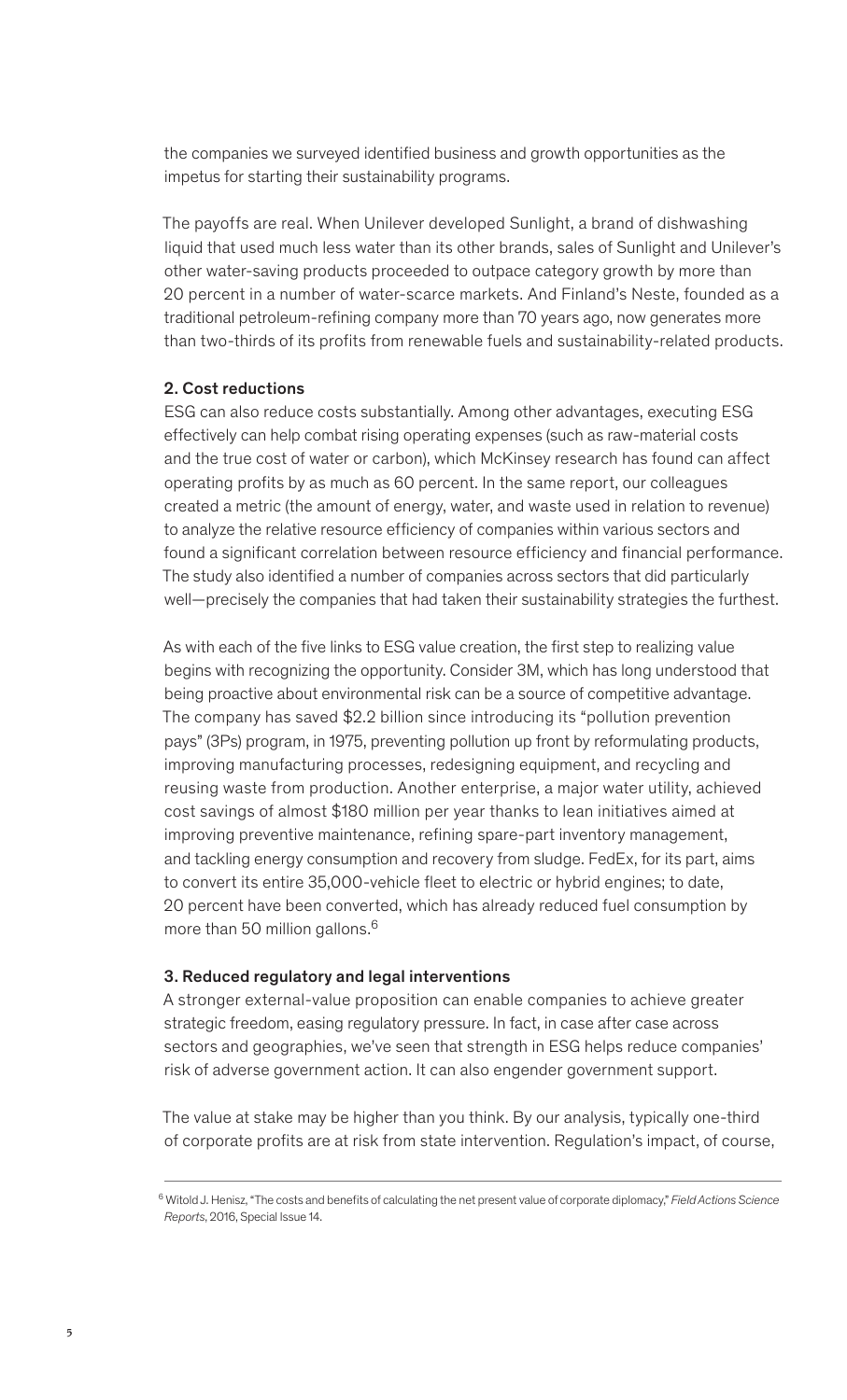#### Exhibit 3

## In many industries, a large share of corporate profits are at stake from **external engagement.**

#### Estimated share of EBITDA<sup>1</sup> at stake, % For example



1 Earnings before interest, taxes, depreciation, and amortization.

varies by industry. For pharmaceuticals and healthcare, the profits at stake are about 25 to 30 percent. In banking, where provisions on capital requirements, "too big to fail," and consumer protection are so critical, the value at stake is typically 50 to 60 percent. For the automotive, aerospace and defense, and tech sectors, where government subsidies (among other forms of intervention) are prevalent, the value at stake can reach 60 percent as well (Exhibit 3).

### 4. Employee productivity uplift

A strong ESG proposition can help companies attract and retain quality employees, enhance employee motivation by instilling a sense of purpose, and increase productivity overall. Employee satisfaction is positively correlated with shareholder returns.<sup>7</sup> For example, the London Business School's Alex Edmans found that the companies that made *Fortune*'s "100 Best Companies to Work For" list generated 2.3 percent to 3.8 percent higher stock returns per year than their peers over a greater than 25-year horizon.<sup>8</sup> Moreover, it's long been observed that employees with a sense not just

<sup>7</sup> Alex Edmans, "Does the stock market fully value intangibles? Employee satisfaction and equity prices," *Journal of Financial Economics*, September 2011, Volume 101, Number 3, pp. 621–40, sciencedirect.com.

<sup>&</sup>lt;sup>8</sup> Alex Edmans, "The link between job satisfaction and firm value, with implications for corporate social responsibility," *Academy of Management Perspectives*, November 2012, Volume 26, Number 4, pp. 1–9, journals.aom.org.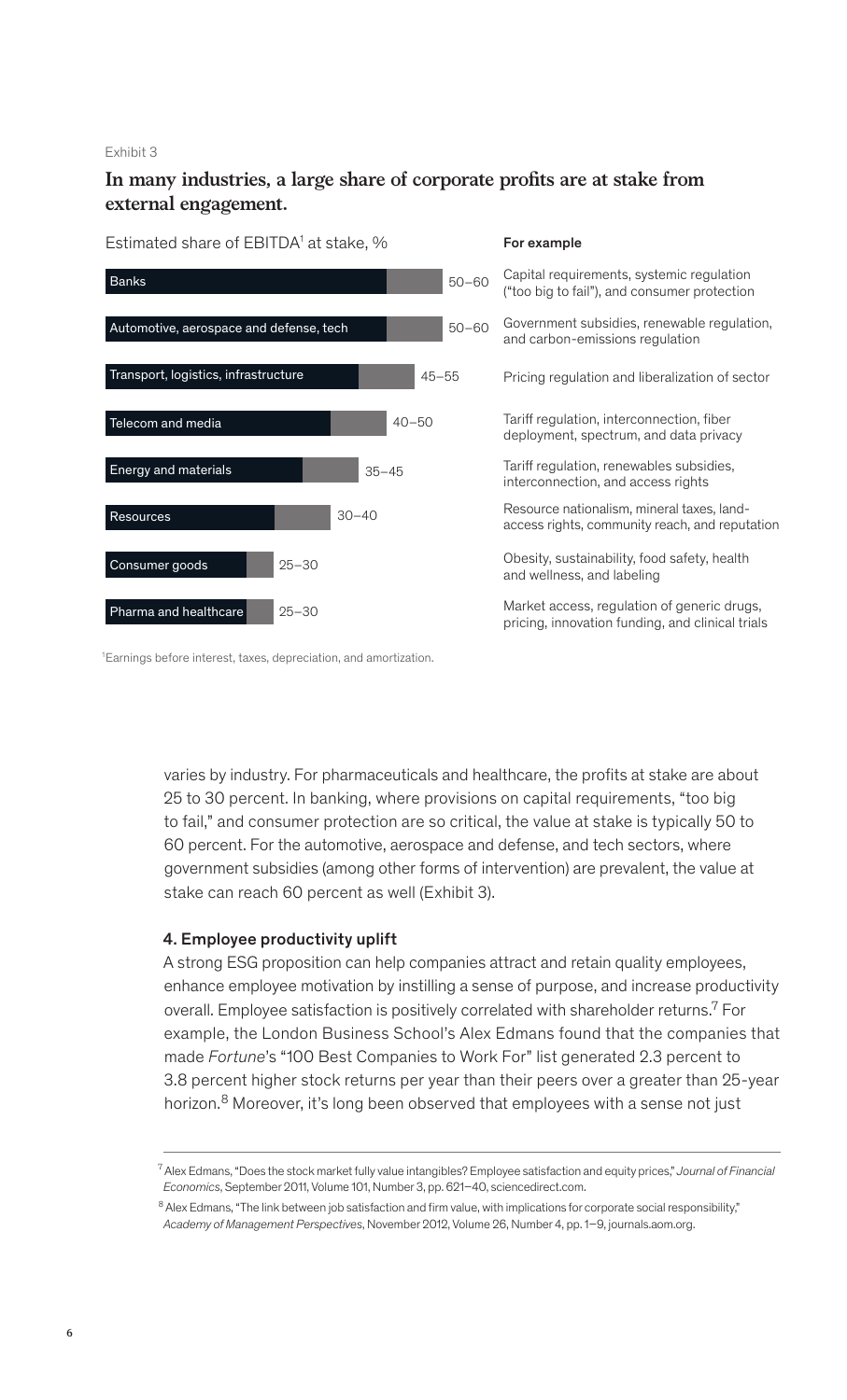of satisfaction but also of connection perform better. The stronger an employee's perception of impact on the beneficiaries of their work, the greater the employee's motivation to act in a "prosocial" way.<sup>9</sup>

Recent studies have also shown that positive social impact correlates with higher job satisfaction, and field experiments suggest that when companies "give back," employees react with enthusiasm. For instance, randomly selected employees at one Australian bank who received bonuses in the form of company payments to local charities reported greater and more immediate job satisfaction than their colleagues who were not selected for the donation program.<sup>10</sup>

Just as a sense of higher purpose can inspire your employees to perform better, a weaker ESG proposition can drag productivity down. The most glaring examples are strikes, worker slowdowns, and other labor actions within your organization. But it's worth remembering that productivity constraints can also manifest outside of your company's four walls, across the supply chain. Primary suppliers often subcontract portions of large orders to other firms or rely on purchasing agents, and subcontractors are typically managed loosely, sometimes with little oversight of workers' health and safety.

Farsighted companies pay heed. Consider General Mills, which works to ensure that its ESG principles apply "from farm to fork to landfill." Walmart, for its part, tracks the work conditions of its suppliers, including those with extensive factory floors in China, according to a proprietary company scorecard. And Mars seeks opportunities where it can deliver what it calls "wins-wins-wins" for the company, its suppliers, and the environment. Mars has developed model farms that not only introduce new technological initiatives to farmers in its supply chains, but also increase farmers' access to capital so that they are able to obtain a financial stake in those initiatives.<sup>11</sup>

### 5. Investment and asset optimization

A strong ESG proposition can enhance investment returns by allocating capital to more promising and more sustainable opportunities (for example, renewables, waste reduction, and scrubbers). It can also help companies avoid stranded investments that may not pay off because of longer-term environmental issues (such as massive write-downs in the value of oil tankers). Remember, taking proper account of investment returns requires that you start from the proper baseline. When it comes to ESG, it's important to bear in mind that a do-nothing approach is usually an eroding

<sup>9</sup> Adam M. Grant, "Does intrinsic motivation fuel the prosocial fire? Motivational synergy in predicting persistence, performance, and productivity," *Journal of Applied Psychology*, January 2008, Volume 93, Number 1, pp. 48–58, psycnet.apa.org; Adam M. Grant, "Relational job design and the motivation to make a prosocial difference," *Academy of Management Review*, April 2007, Volume 32, Number 2, pp. 393–417, journals.aom.org; and J. Stuart Bunderson and Jeffery A. Thompson, "Violations of principle: Ideological currency in the psychological contract," *Academy of Management Review*, October 2003, Volume 28, Number 4, pp. 571–86, journals.aom.org.

<sup>10</sup> Jan-Emmanuel de Neve et al., "Work and well-being: A global perspective," in *Global Happiness Policy Report*, edited by Global Council for Happiness and Wellbeing, New York, NY: Sustainable Development Solutions Network, 2018.

<sup>11</sup> Katy Askew, "'Extended supply chains are broken': Why Mars thinks the commodities era is over," June 6, 2018, Food Navigator, foodnavigator.com.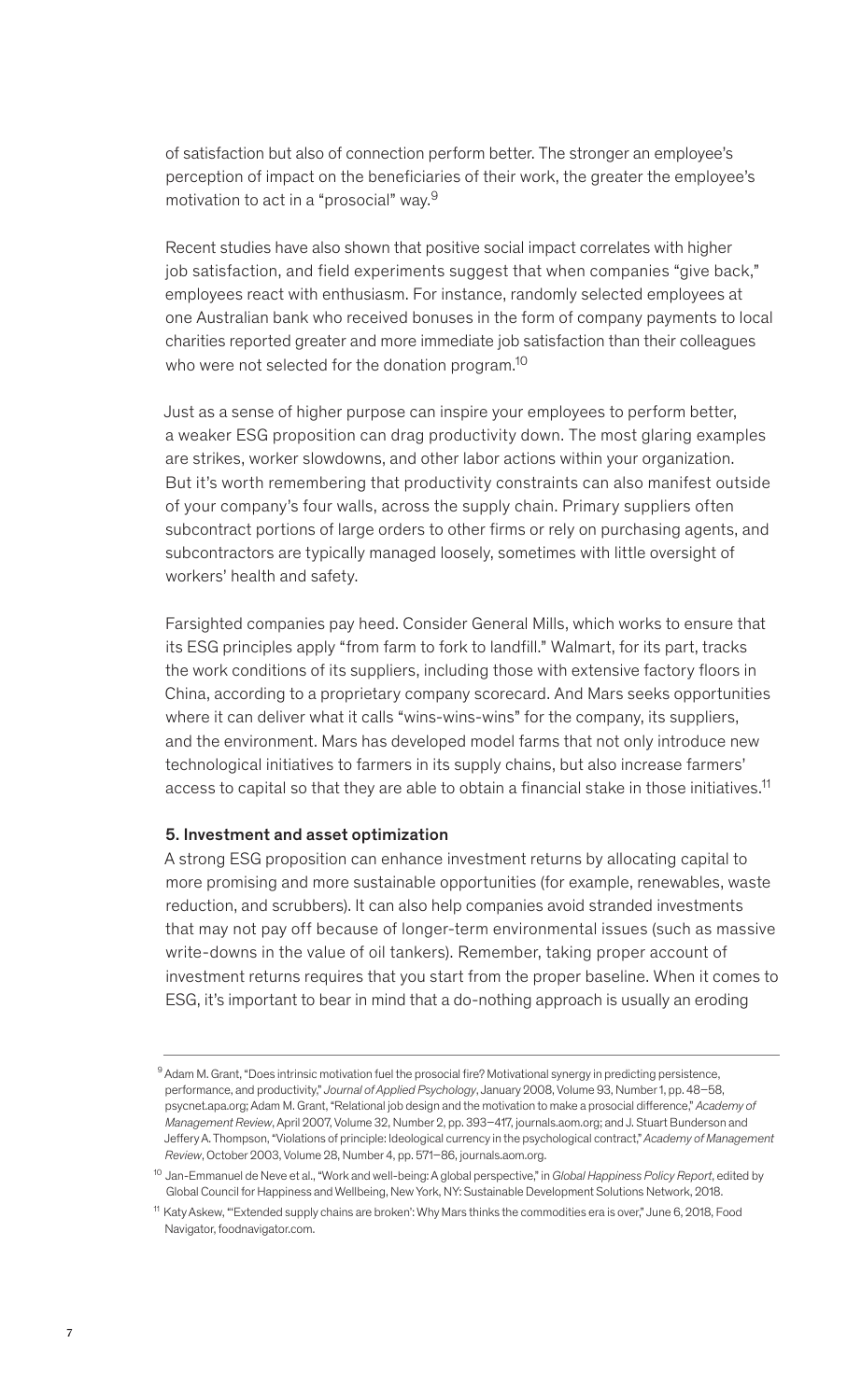line, not a straight line. Continuing to rely on energy-hungry plants and equipment, for example, can drain cash going forward. While the investments required to update your operations may be substantial, choosing to wait it out can be the most expensive option of all. The rules of the game are shifting: regulatory responses to emissions will likely affect energy costs and could especially affect balance sheets in carbon-intense industries. And bans or limitations on such things as single-use plastics or diesel-fueled cars in city centers will introduce new constraints on multiple businesses, many of which could find themselves having to catch up. One way to get ahead of the future curve is to consider repurposing assets right now—for instance, converting failing parking garages into uses with higher demand, such as residences or day-care facilities, a trend we're beginning to see in reviving cities.

Foresight flows to the bottom line, and leaning into the tailwinds of sustainability presents new opportunities to enhance investment returns. Tailwinds blow strongly in China, for example. The country's imperative to combat air pollution is forecast to create more than \$3 trillion in investment opportunities through 2030, ranging across industries from air-quality monitoring to indoor air purification and even cement mixing.

## **The personal dynamic**

The five links to value creation are grounded in hard numbers, but, as always, a softer side is in play. For leaders seeking out new ESG opportunities or trying to nudge an organization in directions that may feel orthogonal to its traditional business model, here are a few personal points to keep in mind.

#### Get specific

It's important to understand the multiple ways that environmental, social, and governmental factors can create value, but when it comes to inspiring those around you, what will you really be talking about? Surprisingly, that depends. The individual causes that may inspire any one of us are precisely that—individual. That means that the issues most important to executives on your team could incline in different directions. Large companies can have dozens of social, community, or environmental projects in motion at any time. Too many at once can be a muddle; some may even work at cross-purposes.

In our experience, priority initiatives should be clearly articulated, and the number should be no more than five. To decide on which ones and to get the most out of them, let the company be your lodestar. For one leading agribusiness, that means channeling its capabilities into ameliorating hunger. The company taps its well-honed competencies to work with farmers in emerging regions to diversify their crops and adopt new technologies, which increases production and strengthens the company's ties with different countries and communities.

Even within the same industry, different companies will have different ESG profiles depending on their position in the corporate life cycle. Attackers typically have high upside potential to drive growth from ESG initiatives (for instance, the craft brewer BrewDog donates 20 percent of its annual profits), while longerestablished competitors simply don't have that choice. For some companies, such as coal businesses or tobacco manufacturers, ESG will be more effectively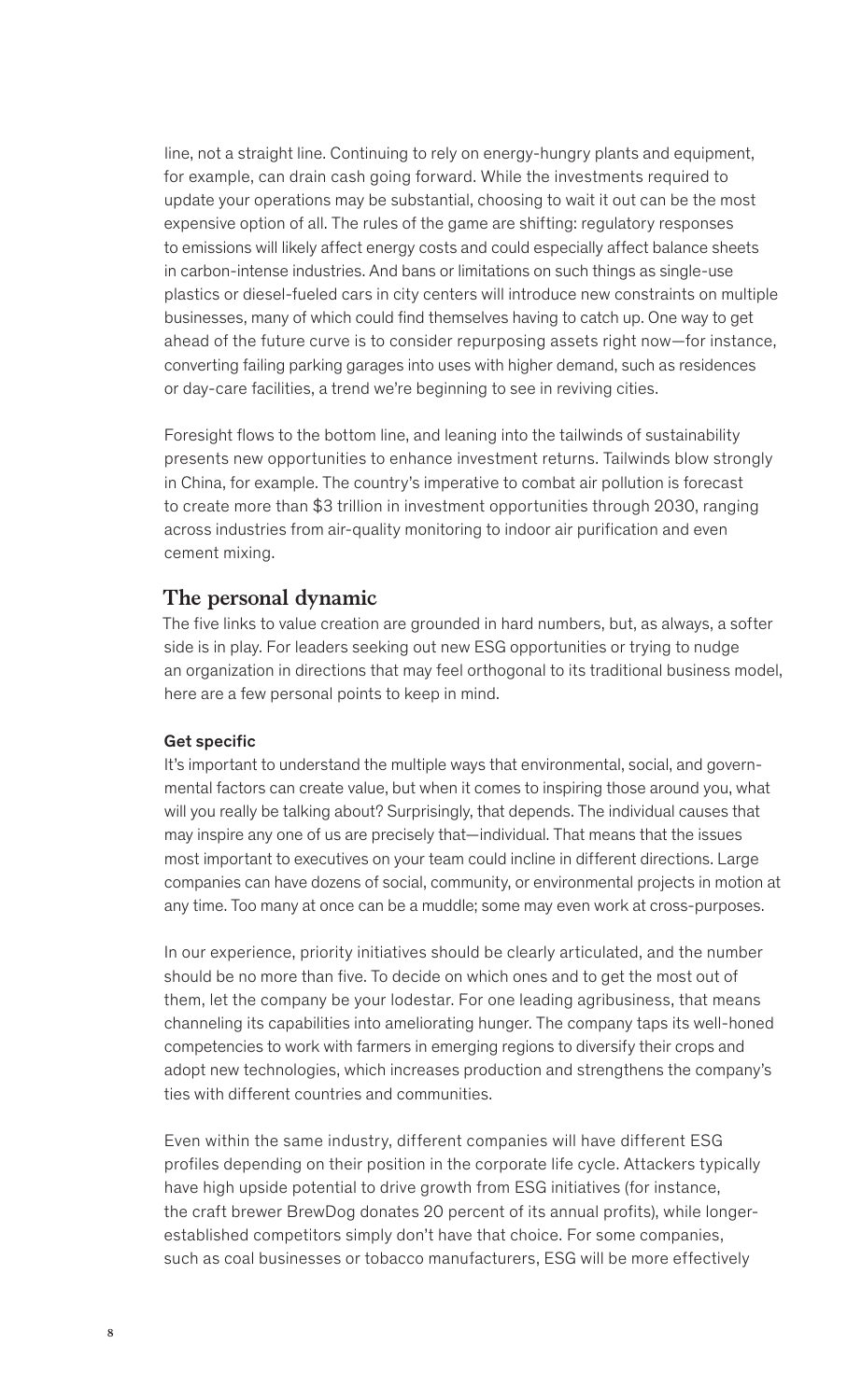geared to maintaining community ties and prioritizing risk avoidance. Regardless of your company's circumstances, it will be the CEO's role to rally support around the initiatives that best map to its mission.

#### Get practical

Value creation should be the CEO's core message. Anything else could sound off-key. Managers, especially more senior ones, are usually assessed based on performance targets. Under those conditions, top-down ESG pronouncements can seem distracting or too vague to be of much use; "save the planet" won't cut it. To get everyone on board, make the case that your company's ESG priorities do link to value, and show leaders how, ideally with hard metrics that feed into the business model (for example, output per baseline electricity use, waste cost in a given plant or location per employee, or revenue per calorie for a food-and-beverage business).

The case will be simpler if you've done the hard work to analyze what matters along your value chain, where the greatest potential lies, and which areas have the most impact for your company. Proactive companies carefully research potential initiatives, including by tapping thought leaders and industry experts, iterate their findings with internal and external stakeholders, and then publish the results. Making the case publicly—not least to investors—enforces rigor and helps ensure that practical actions will follow.

#### Get real

An honest appraisal of ESG includes a frank acknowledgment that getting it wrong can result in massive value destruction. Being perceived as "overdoing it" can sap a leader's time and focus. Underdoing it is even worse. Companies that perform poorly in environmental, social, and governance criteria are more likely to endure materially adverse events. Just in the past few years, multiple companies with a weak ESG proposition saw double-digit declines in market capitalization in the days and weeks after their missteps came to light.<sup>12</sup> Leaders should vigilantly assess the value at stake from external engagement (in our experience, poor external engagement can typically destroy about 30 percent of value) and plan scenarios for potential hits to operating profits. These days, the tail events can seem to come out of nowhere, even from a single tweet. Playing fast and loose with ESG is playing to lose, and failure to confront downside risk forthrightly can be disastrous.

Conversely, being thoughtful and transparent about ESG risk enhances long-term value—even if doing so can feel uncomfortable and engender some short-term pain. Ed Stack, the CEO of North American retailer Dick's Sporting Goods, said he expected that the company's 2018 announcement to restrict gun sales would alienate some customers, and he was right: by his own estimate, the announcement cost the company \$150 million in lost sales, or slightly less than 2 percent of yearly revenue. Yet the company's stock climbed 14 percent in a little over a year following the shift.

<sup>12</sup> Witold J. Henisz and James McGlinch, "ESG, material credit events, and credit risk," *Journal of Applied Corporate Finance*, July 2019, Volume 31, Number 2, pp. 105–17, onlinelibrary.wiley.com.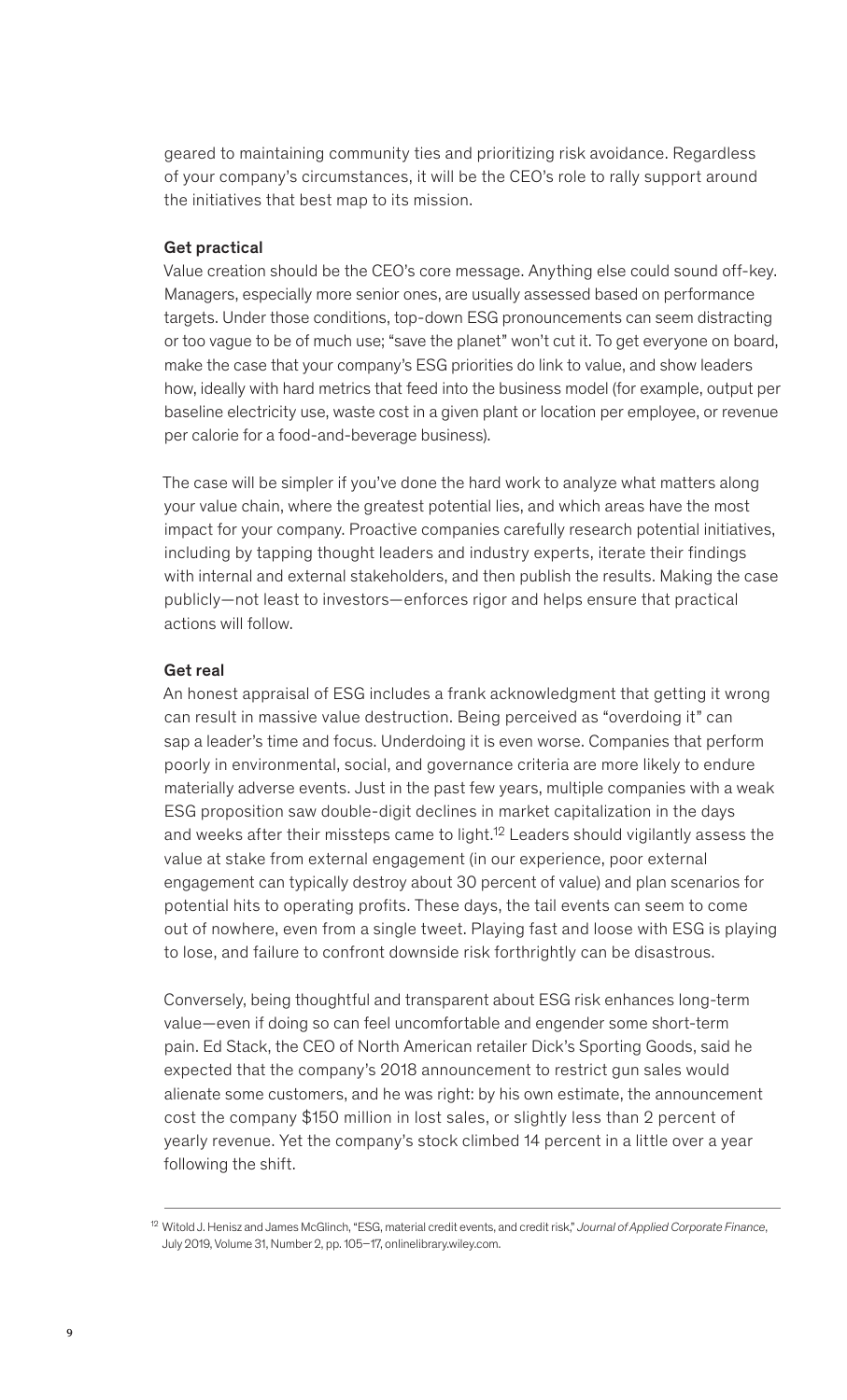Who says that a strong environmental, social, and governance (ESG) proposition cannot create value for companies and their shareholders? Not Milton Friedman. "It may well be in the long-run interest of a corporation," the economist wrote a half-century ago, "to devote resources to providing amenities to [its] community or to improving its government. That may make it easier to attract desirable employees, it may reduce the wage bill ... or have other worthwhile effects."<sup>1</sup>

Shareholders and stakeholders do not compete in a zero-sum game. Quite the opposite: building a strong connection with broad elements of society creates value, not least because it builds resilience into the business model. Compromising your connections with stakeholders simply to make earnings targets, on the other hand, destroys value. It's the essence of shorttermism, measurably and overwhelmingly harmful to most shareholders' economic interests. Research shows that firms that make significant investments for longer-term payoffs have future cash flows that are discounted less by investors than the cash flows of firms that allocate a smaller portion of their cash for the long term; immediate-minded fixes such as share repurchases (which arguably divert cash from investments that generate longer-term returns) correlate with increased discounting as well.2 Businesses need to play the long game. That means they need to satisfy the needs of their customers, employees, and communities—these days, often a global community—in order to maximize value creation. Thriving businesses concerned with long-term horizons fuel a virtuous cycle. They create jobs, increase tax revenue, and raise standards of living. ESG helps generate wealth, and wealth is not a fixed pie.

But just as it's wrong to assume that shareholders' interests must perforce come at stakeholders' expense, one should not assume that shareholders' and stakeholders' interests cannot conflict. Of course they can! Should companies pay employees more than is necessary to keep them engaged and productive, even if doing so would place employee interests above those of the company as a whole and its shareholders in particular?

The question isn't theoretical—shareholders have sued management on that very issue. While US courts have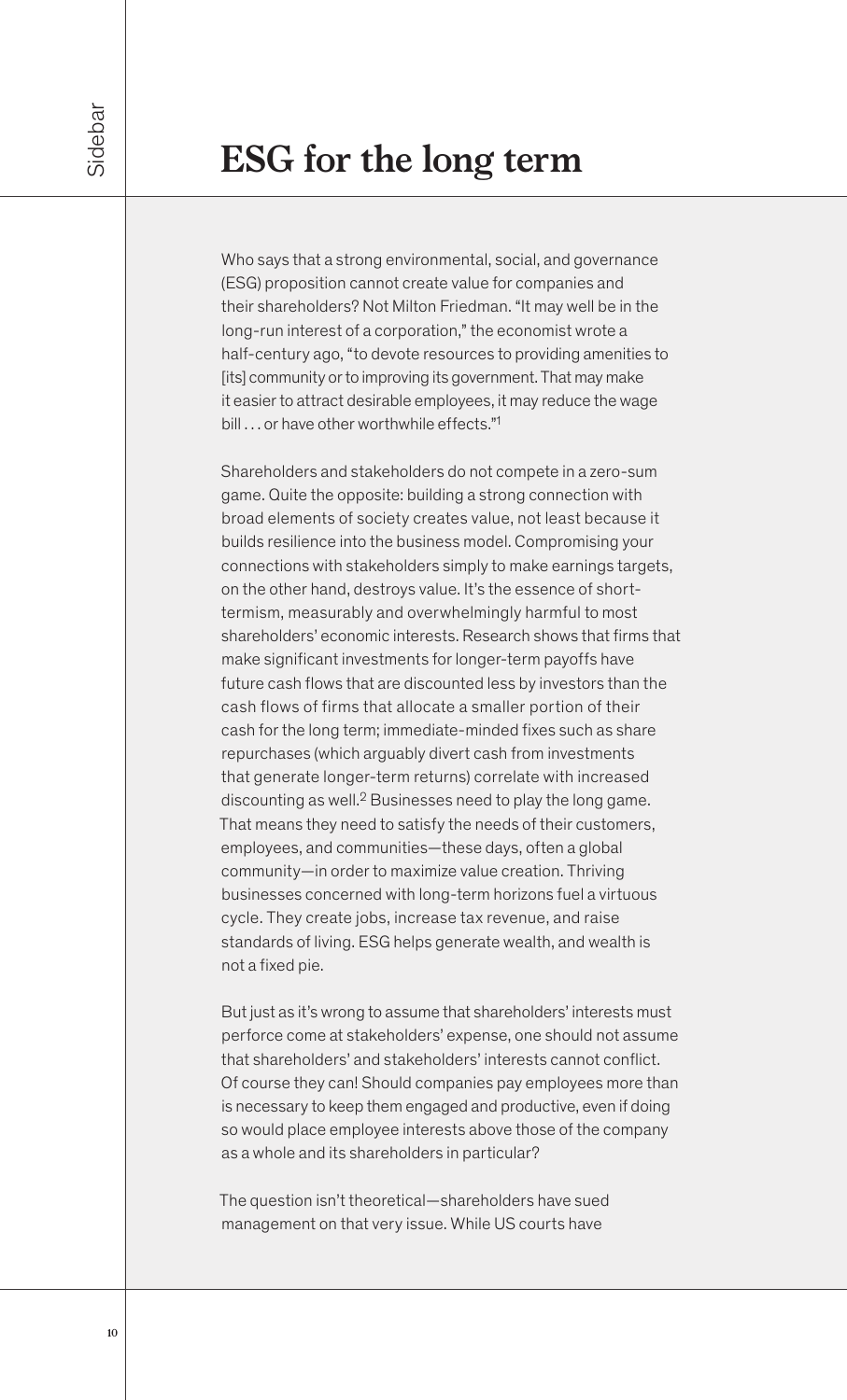typically looked to the business-judgment rule, which affords directors wide discretion to decide such matters, judges have even weighed in about shareholder value maximization. For example, in 2010, when the directors of classifieds site Craigslist admittedly sought to run their business without a shareholder-maximization objective, putting the interests of the community above "the business of stockholder wealth maximization, now or in the future," the Delaware courts—the most important jurisdiction in the United States for matters of corporate law—insisted that corporations exist to promote value for shareholders. ("The 'Inc.' after the company name," the deciding court said, "has to mean at least that.") The ruling thus proceeded to invalidate a poison pill that would have allowed Craigslist's board to execute "a business strategy that openly eschews stockholder wealth maximization."3

Different countries come to different conclusions about the purpose of business. But across legal systems, maximizing wealth for the long term demands that managers consider trade-offs. In a system such as that of the United States, where shareholder wealth maximization can have the force of law, executives can meet their shareholder-minded mission through an approach that economist Michael Jensen calls an "enlightened value maximization."4 Under that framework, managers "spend an additional dollar on any constituency provided the long-term value added to the firm from such expenditure is a dollar or more." That enforces a cost-benefit analysis for ESG investments, just as companies would do when allocating capital for any other purpose and keeping long-term value creation in mind.

<sup>1</sup> Milton Friedman, "A Friedman doctrine—The social responsibility of business is to increase its profits," *New York Times Magazine*, September 13, 1970.

 $2$  Rachelle C. Sampson and Yuan Shi, "Are US firms becoming more short-term oriented? Evidence of shifting firm time horizons from market discount rates, 1980-2013," forthcoming in *Strategic Management Journal* (available at SSRN, ssrn.com).

<sup>3</sup> eBay Domestic Holdings, Inc. v. Newmark, 16 A.3d 1 (Del. Ch. 2010).

<sup>4</sup> Michael C. Jensen, "Value maximization, stakeholder theory and the corporate objective function," *Business Ethics Quarterly*, April 2002, Volume 12, Number 2, pp. 235–56, cambridge.org.